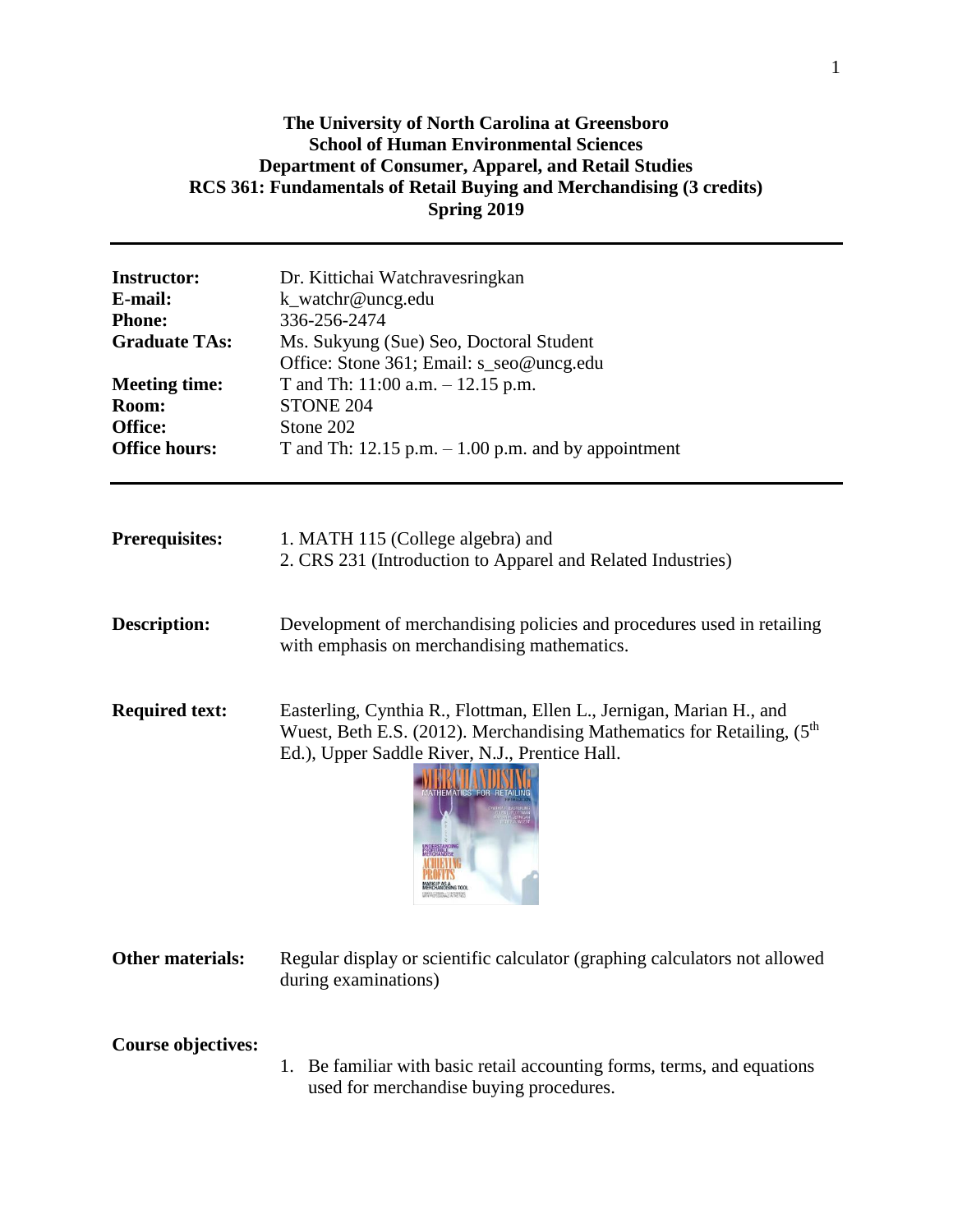- 2. Understand how to use and interpret terminology employed in merchandising buying and selling procedures.
- 3. Be able to solve mathematical problems simulating actual retail experiences and interpret problem results.
- 4. Understand the role of merchandise assortment and budget planning in the execution of retail merchandising policies and procedures.
- 5. Develop problem solving and analytical skills as related to decisionmaking for retail firms.

### **Course requirements and evaluations:**

| 1. Exams $(2 \otimes 80 \text{ points})$       | 160 | points                              |
|------------------------------------------------|-----|-------------------------------------|
| 2. Final Exam                                  | 100 | points                              |
| 3. Quizzes $(5 \t@ 20 \t points)$              | 100 | points                              |
| 4. Six-Month Merchandising Plan project        | 100 | points                              |
| 5. RPMA project                                | 50  | points                              |
| 6. Homework assignments $(8 \t@ 10 \t points)$ | 80  | points                              |
| 7. Class participation/discussion              | 10  | points                              |
| 8. Class attendance                            |     | $(+5 \text{ to } -30 \text{ pts.})$ |
| <b>TOTAL</b>                                   | 600 | points                              |

#### **Final grading:**

Grades are based upon point accumulation, **not as a percentage** of possible points. Therefore, every point counts. If I graded something incorrectly, be sure to alert me so that I may give you full credit, however, do not come and argue points merely in an attempt to get a better grade. The letter grade breakdown is as follow:

| Point accumulation | Grade        |
|--------------------|--------------|
| $600 - 558$        | A            |
| $557 - 540$        | $A-$         |
| $539 - 522$        | $B+$         |
| $521 - 498$        | B            |
| $497 - 480$        | $B -$        |
| $479 - 462$        | $C+$         |
| $461 - 438$        | $\mathsf{C}$ |
| $437 - 420$        | $C-$         |
| $419 - 402$        | $D+$         |
| $401 - 378$        | D            |
| $377 - 360$        | $D-$         |
| < 360              | F            |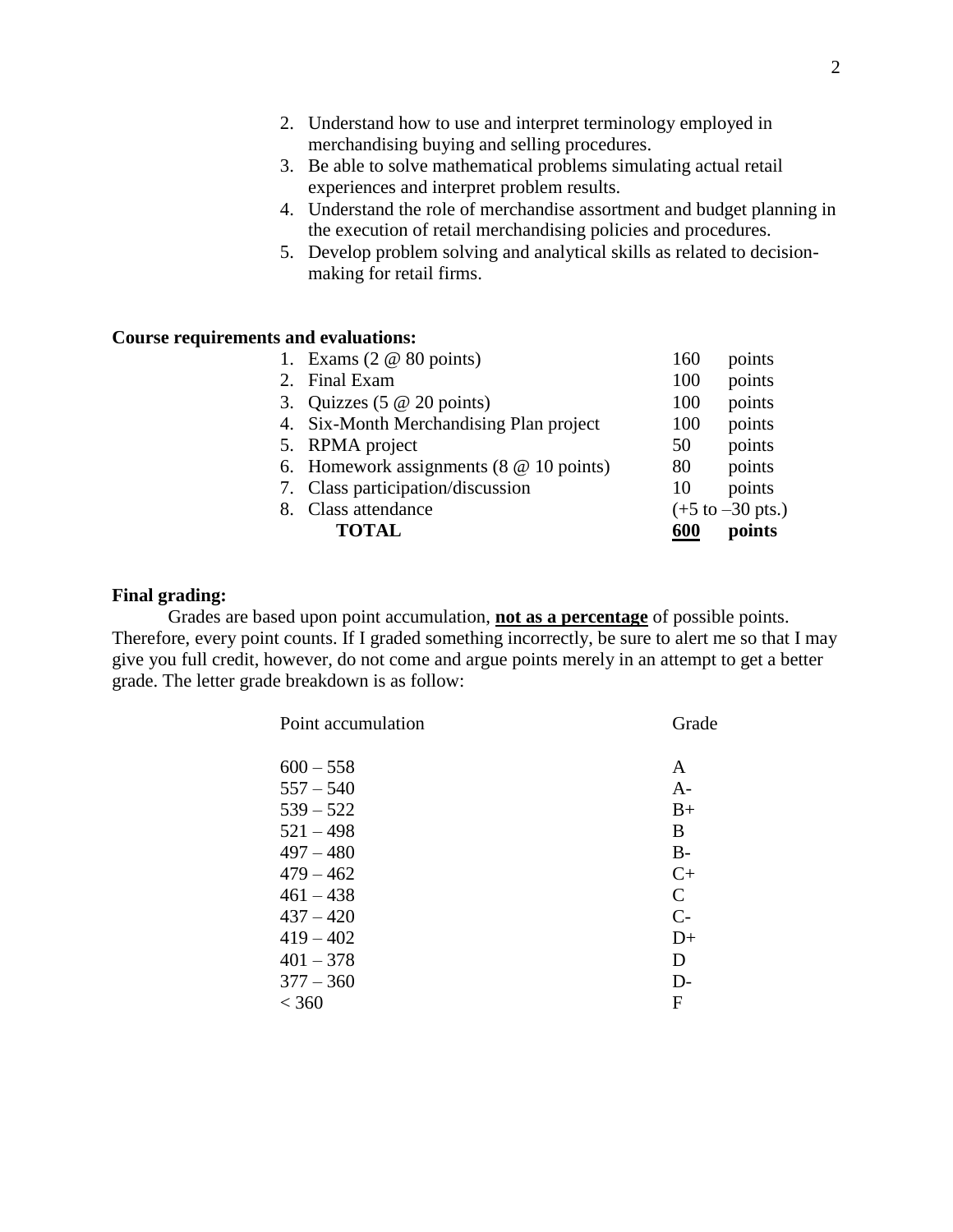#### **Examinations:**

There will be three non-cumulative exams. Students are expected to take the exam on the scheduled day. If extenuating circumstances arise, you must speak with the instructor prior to the day of the exam to determine if a make-up exam may be scheduled. Thus, **make-up exams will be given to students who have contacted the instructor prior to the exam date (at least 24 hours) and will have turned in a valid, documented excuse. Make-up exams will be given during the final week and will not be the same exam taken at the regularly scheduled time. Exams will not be given on individual request prior to the scheduled date.** 

#### **Quizzes:**

There will be six (6) quizzes given for this entire semester. However, only top 5 of the 6 quiz grades will be of 100 quiz points for the semester (i.e., the lowest quiz grade will be dropped). Therefore, **no make-up quizzes will be given**. If students miss a quiz for any reason, their quiz grade will be zero for that  $\overline{day}$ .

# **Six-Month Merchandising Plan Project: Due Thursday February 28th in class** See handout

# **Retail Profit Margin Accelerator (RPMA) Project: Due Tuesday April 30th in class** See handout

#### **Homework assignments:**

Homework assignments must be turned in at the beginning of the class on the due date (**Faxed and/or email attachment assignments will not be accepted).** Late assignments will be accepted with a **50% reduction** of the total grade for that assignment for each day late. In addition, the following system will be used to assess your performance.

- 10 points given for an assignment completed at an accuracy rate of approximately 95%;
- 9 points given for an assignment completed at an accuracy rate of approximately 90% to less than 95%;
- 8 points given for an assignment completed at an accuracy rate of approximately 80% to less than 90%;
- 7 points given for an assignment completed at an accuracy rate of approximately 70% to less than 80%;
- 6 points given for an assignment completed at an accuracy rate of approximately 60% to less than 70%;
- 5 points given for an assignment completed at an accuracy rate of approximately 50% to less than 60%; and
- 4 points given for an assignment completed at an accuracy rate below 50%.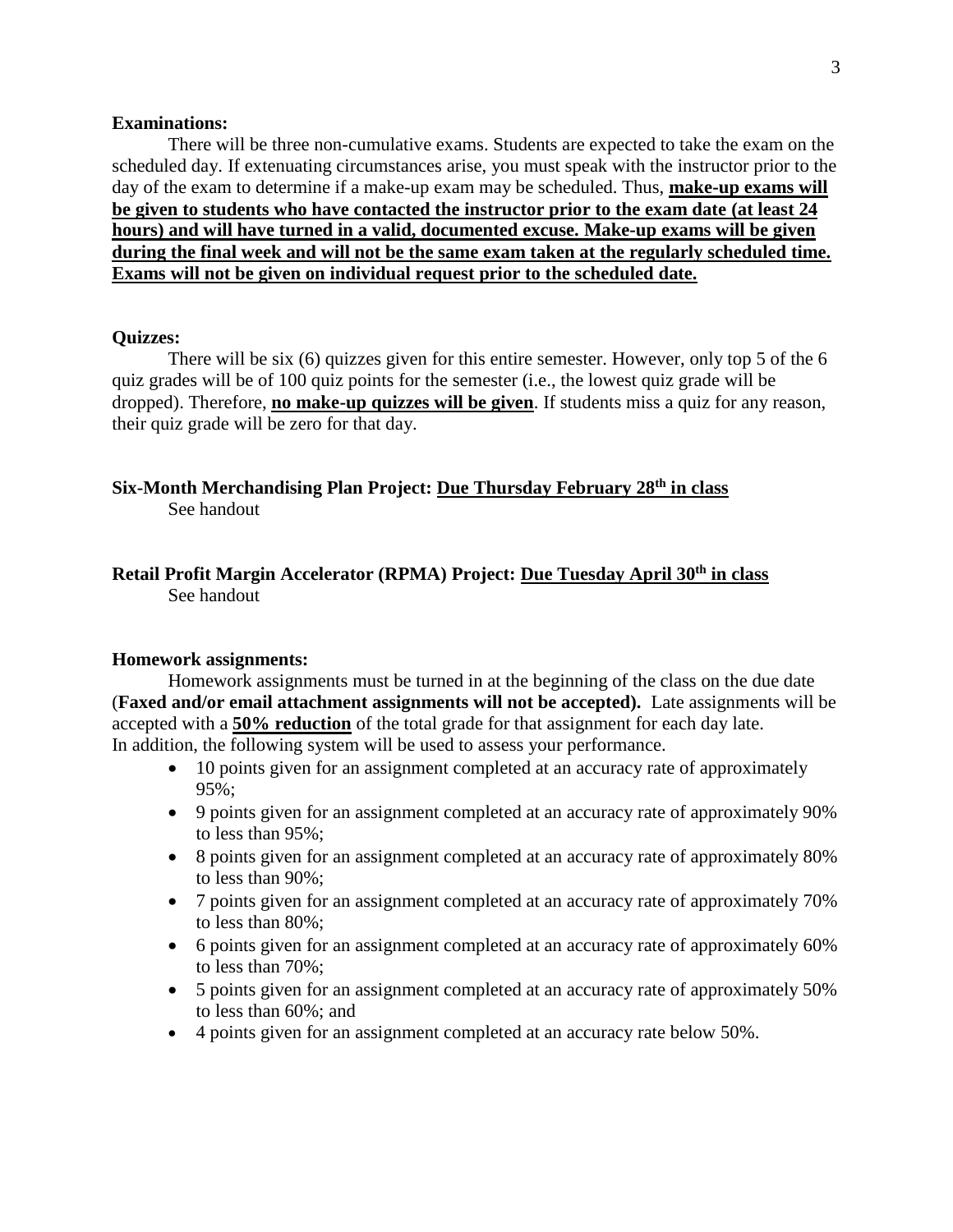## **Class attendance:**

Students are expected to **attend class regularly**. Attendance is taken very class period. With only 30 class periods, no more than 3 absences  $(\pm 10$  percent) will be acceptable without any effect on points. Students are encouraged to utilize those three class absences for religious holidays, personal emergencies such as job interviews or family/friends weddings etc. **You do not need to contact me about these absences.** 

For those who have more than 3 class absences will have **a negative weight of 2 points deducted** each class absence from their final scores. However, 5 points bonus will be given to students who have no absence throughout the entire semester and 3 points bonus for those with one class absence. However, those who have two and/or three class absences will receive no bonus points. **In addition, if you miss more than five (5) classes before Monday, March 11 th (the last day to drop course(s) without incurring a WF grade – Withdraw Failing), I will drop you from the course.**

#### **Class participation/discussion:**

Students are expected to prepare for and participate in class (e.g., work on in-class group and individual activities, participate in class discussions, etc.).

#### **Incomplete (for entire course):**

Grades of incomplete will only be given to those students who have participated fully in the majority of the class and are under extenuating circumstances of which the instructor must be notified and provided adequate documentation of the excuse. An option to receive an incomplete will be at the discretion of the instructor. In addition, the reason for the incomplete must be verified and there must be a written agreement with the student that specifies the work to be performed and an according timetable for completion must be submitted.

#### **Cell phones/other electronic message devices:**

Cell phones and other means of electronic or outside communication are prohibited within class. Please do not bring them to class. If you feel as though you must bring them to class, be sure to turn them off so no obnoxious interruptions will occur. If a device interrupts class, the owner will be asked to leave class immediately, and, accordingly, have no proper excuse for any materials, exams, or other assignments.

#### **Disability services:**

Accommodations: UNC-Greensboro seeks to comply fully with the Americans with Disabilities Act (ADA). Students requesting accommodations based on a disability must be registered with the Office of Disability Services in 215 Elliot University Center (EUC) or call 334-5440, or visit its website at [http://ods.dept.uncg.edu,ods@uncg.edu.](http://ods.dept.uncg.edu,ods@uncg.edu)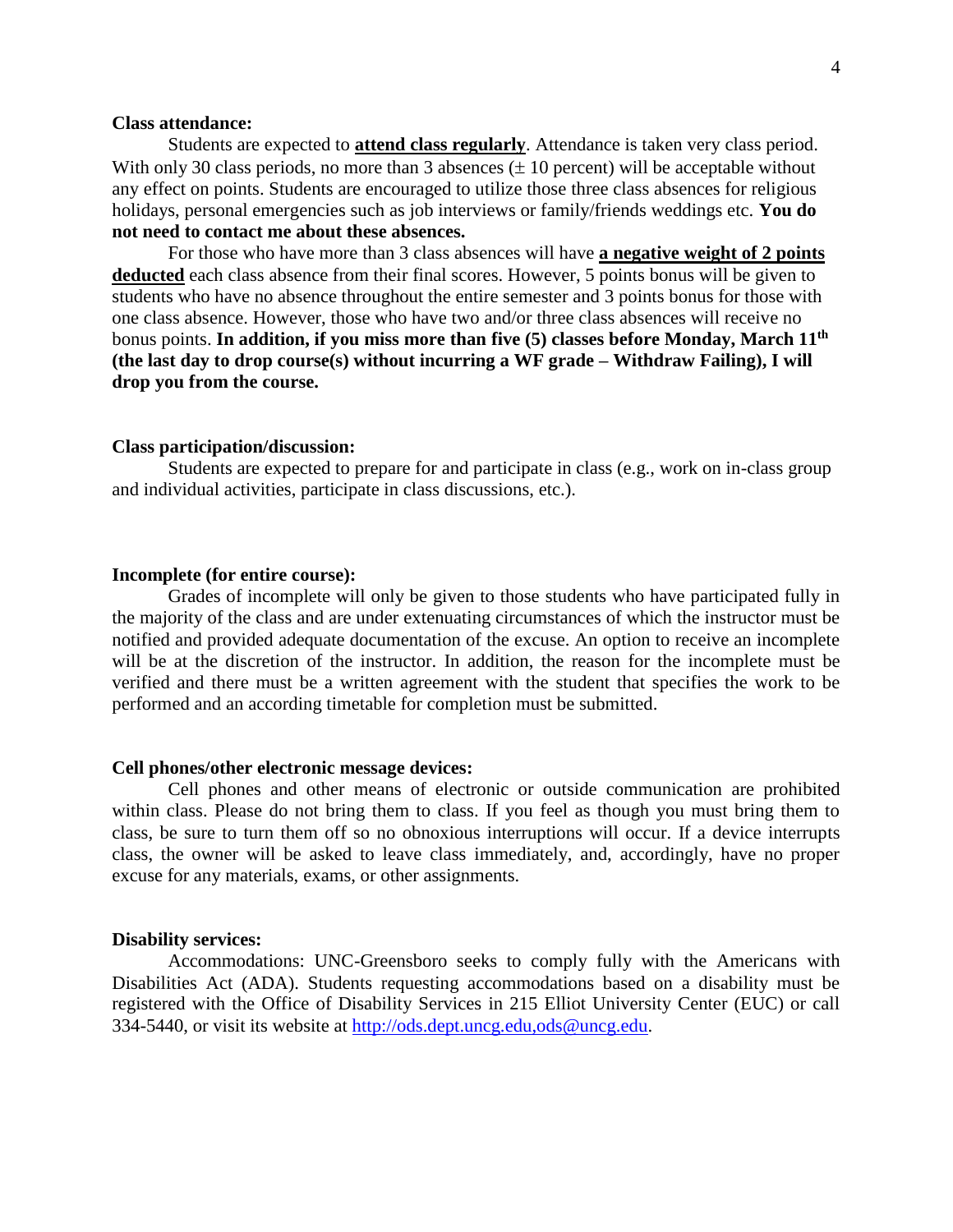#### **Health and Wellness**

Your health impacts your learning. Throughout your time in college, you may experience a range of health issues that can cause barriers to your learning. These might include physical ailments, illnesses, strained relationships, anxiety, high levels of stress, alcohol/drug problems, feeling down, or loss of motivation. Student Health Services and The Counseling Center can help with these or other issues you may be experiencing. You can learn about the free, confidential mental health services available on campus by calling 336-334-5874, visiting the website at <https://shs.uncg.edu/> or visiting the Anna M. Gove Student Health Center at 107 Gray Drive. Help is always available.

#### **Academic Accommodations**

The University of North Carolina at Greensboro respects and welcomes students of all backgrounds and abilities. If you feel you will encounter any barriers to full participation in this course due to the impact of a disability, please contact the Office of Accessibility Resources and Services (OARS). The OARS staff can meet with you to discuss the barriers you are experiencing and explain the eligibility process for establishing academic accommodations. You can learn more about OARS by visiting their website at <https://ods.uncg.edu/> or by calling [336-](tel:336-334-544) [334-544](tel:336-334-544) or visiting them in Suite 215, EUC.

#### **Academic and professional standards:**

Students are expected to demonstrate high academic and professional standards, including but not limited to:

- 1. reading each chapter of the textbook prior to class,
- 2. keeping up with class reading and assignments,
- 3. following the UNC-Greensboro Code of Academic Integrity as described in the *Undergraduate Bulletin* (also see [http://studentconduct.uncg.edu/policy/academicintegrity/\)](http://studentconduct.uncg.edu/policy/academicintegrity/).

#### CARS Statement on Academic Integrity

The UNC-Greensboro Academic Integrity Policy States, "If knowledge is to be gained and properly evaluated, it must be pursued under conditions free from dishonesty. Deceit and misrepresentations are incompatible with the fundamental activity of this academic institution and shall not be tolerated." By choosing to enroll in this course and by completing the assignments, projects, quizzes, examinations, etc., you are by default held to the standards of the Academic Integrity Policy, and you are subjected to sanctions should you violate the policy in any manner.

#### Note: **Academic misconduct of any form will not be tolerated in this class,**

- 4. arriving classroom on time and departing after the class is over,
- 5. showing respect for others in the classroom by not talking with other students,
- 6. turning in all assignments on the due date and adhering to other rules and policies relevant to this class. All assignments submitted should be neatly hand written or printed and secured with a staple. In addition, honesty and independent work is expected on all homework assignments, and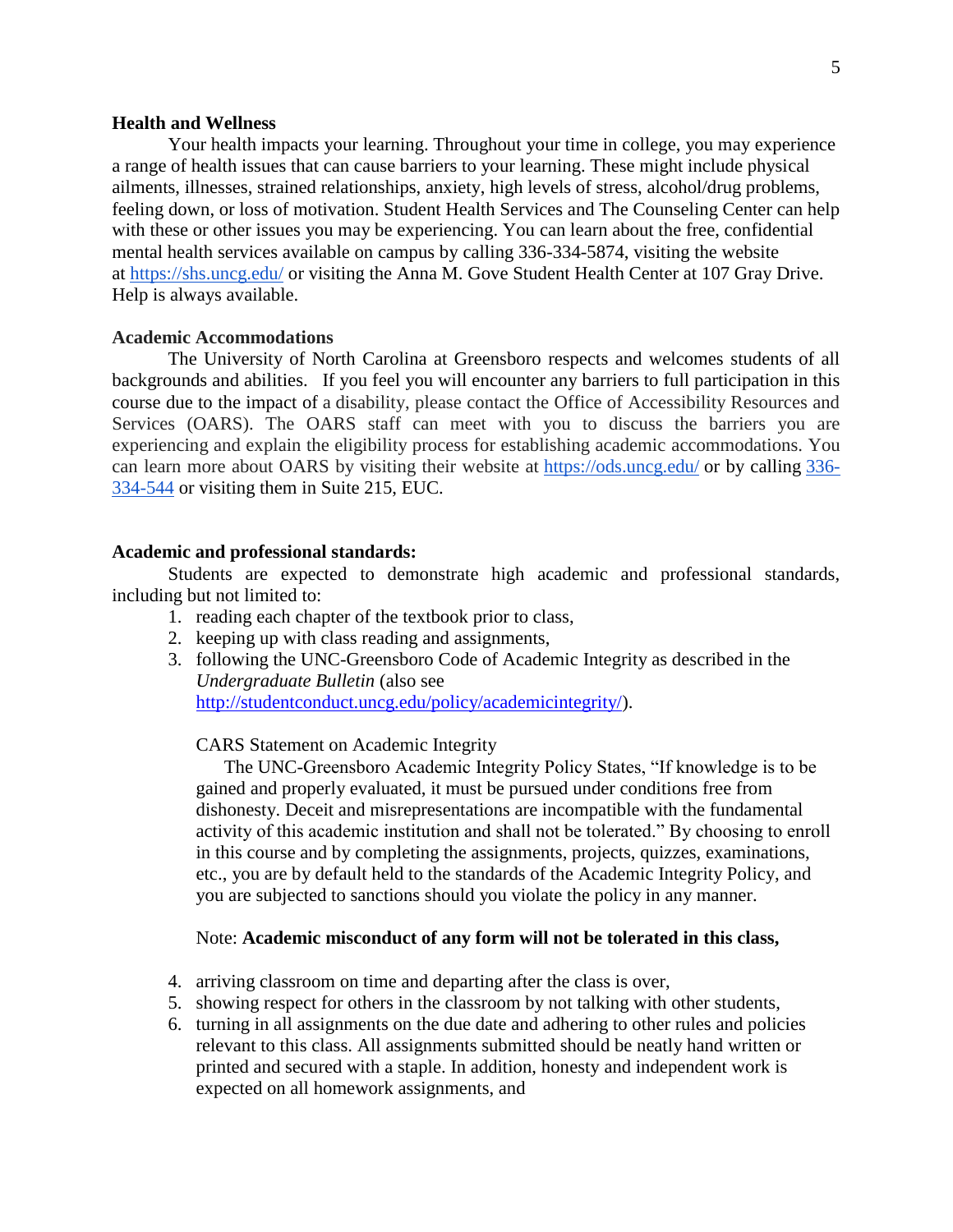#### 7. bringing your own calculators –**calculators cannot be shared.**

#### **CARS Department Statement on Student Conduct and Complaint Behavior**

The Department of Consumer, Apparel, and Retail Studies (CARS) expects that all students enrolled in the CARS major will behave professionally and in a manner that reflects positively on the department, the school, and the university. This expectation applies to conduct within CARS courses, when working at internship sites, and attending events where students are acting as representatives of the CARS program.

Complaints pertaining to a specific course must first be brought up with the instructor. Per the UNCG University Catalog, if a student wishes to appeal an assigned grade, the student should first discuss the concerns with the instructor. If desired, the student may further appeal to the department head, the dean of the school or college, and the provost, in that order. See the University Catalog for further details on Grade Appeals.

#### **Course topics and tentative course schedule**

#### **JANUARY**

#### *Week 1*

Tuesday 15 Introduction to class

Thursday 17 Ch. 1: Introduction  $+$  Ch 2 (Basic Merchandising Mathematics)

### *Week 2*

Tuesday 22 Ch 2 (cont.)  $+$  Ch. 3 (Profitability) Thursday 24 Ch. 3 (Cont.) *HW # 1 Due (Ch. 2: Summary Problems,* 

*problem # 2, 4, 6, 8, 10, 12, 14, & 16)* 

#### *Week 3*

Tuesday 29 Ch.3 (cont.) **Quiz # 1 (Ch. 2)**

Thursday 31 Ch. 3 (cont.) *HW # 2 Due (Ch. 3: Summary Problems, problem # 2, 4, 6, 8, 10, 12, 14, & 16)* 

## **FEBRUARY**

#### *Week 4*

Tuesday 5 Retail Profit Margin Accelerators (RPMA) **Quiz # 2 (Ch. 3)** Thursday 7 RPMA (cont.)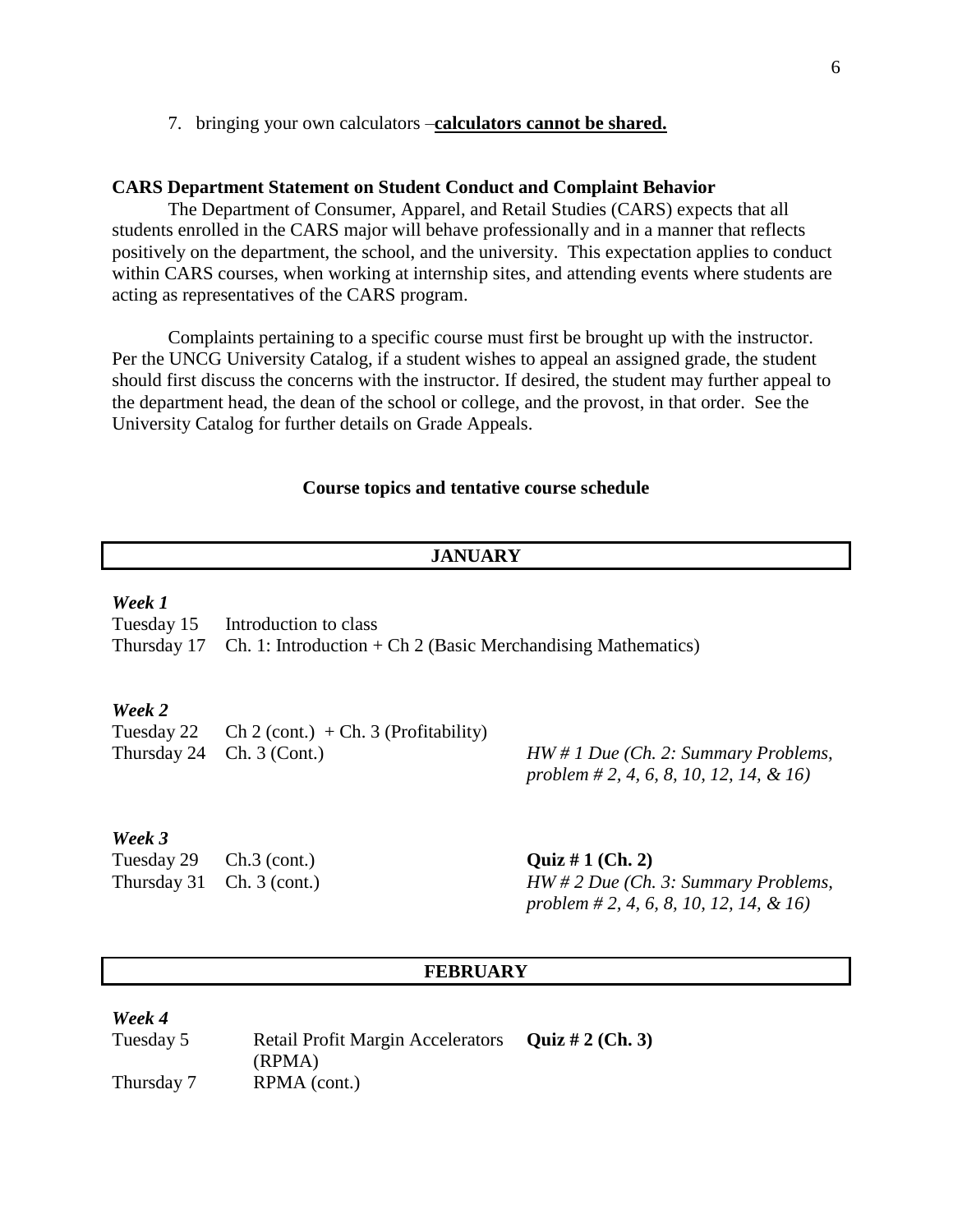*Week 5* Tuesday 12 Ch. 4 (Cost of Merchandise Sold) Thursday 14 Ch. 4 (cont.) *HW # 3 (Ch. 4: Summary Problems,* 

*problem # 2, 4, 6, & 8)*

# *Week 6* Tuesday 19 Wrap up **Quiz # 3 (Ch. 4) Thursday 21 EXAM 1 (Ch. 1 through Ch. 4)**

*Week 7* Tuesday 26 Ch. 5 (Markup as a Merchandising Tool)<br>Thursday 28 Ch. 5 (cont.) RPM **RPMA Project Due** 

# **MARCH**

| Week 8     |                                      |  |  |
|------------|--------------------------------------|--|--|
| Tuesday 5  | ****NO CLASS**** --- Spring Break!!! |  |  |
| Thursday 7 | ****NO CLASS**** --- Spring Break!!! |  |  |

| Week 9      |                                     |                                                                                  |  |
|-------------|-------------------------------------|----------------------------------------------------------------------------------|--|
| Tuesday 12  | Ch. 5 (cont.)                       | $HW \# 4$ (Ch. 5: Summary Problems,<br>problem # 2,4,6,8,10, 12, 14,16, & 18)    |  |
| Thursday 14 | Ch. 6 (Retail Pricing for Profit)   | Quiz # $4$ (Ch. 5)                                                               |  |
| Week 10     |                                     |                                                                                  |  |
| Tuesday 19  | Ch. 6 (cont.)                       | $HW \# 5$ Due (Ch. 6: Summary problems,<br>problem # 2,4,6,8,10, 12,14,16, & 18) |  |
| Thursday 21 | Wrap up                             | Quiz # $5$ (Ch. 6)                                                               |  |
| Week 11     |                                     |                                                                                  |  |
| Tuesday 26  | <b>EXAM</b> # 2 (Ch. 5 & Ch. 6)     |                                                                                  |  |
| Thursday 28 | ****NO-CLASS: CARS Advising Day**** |                                                                                  |  |